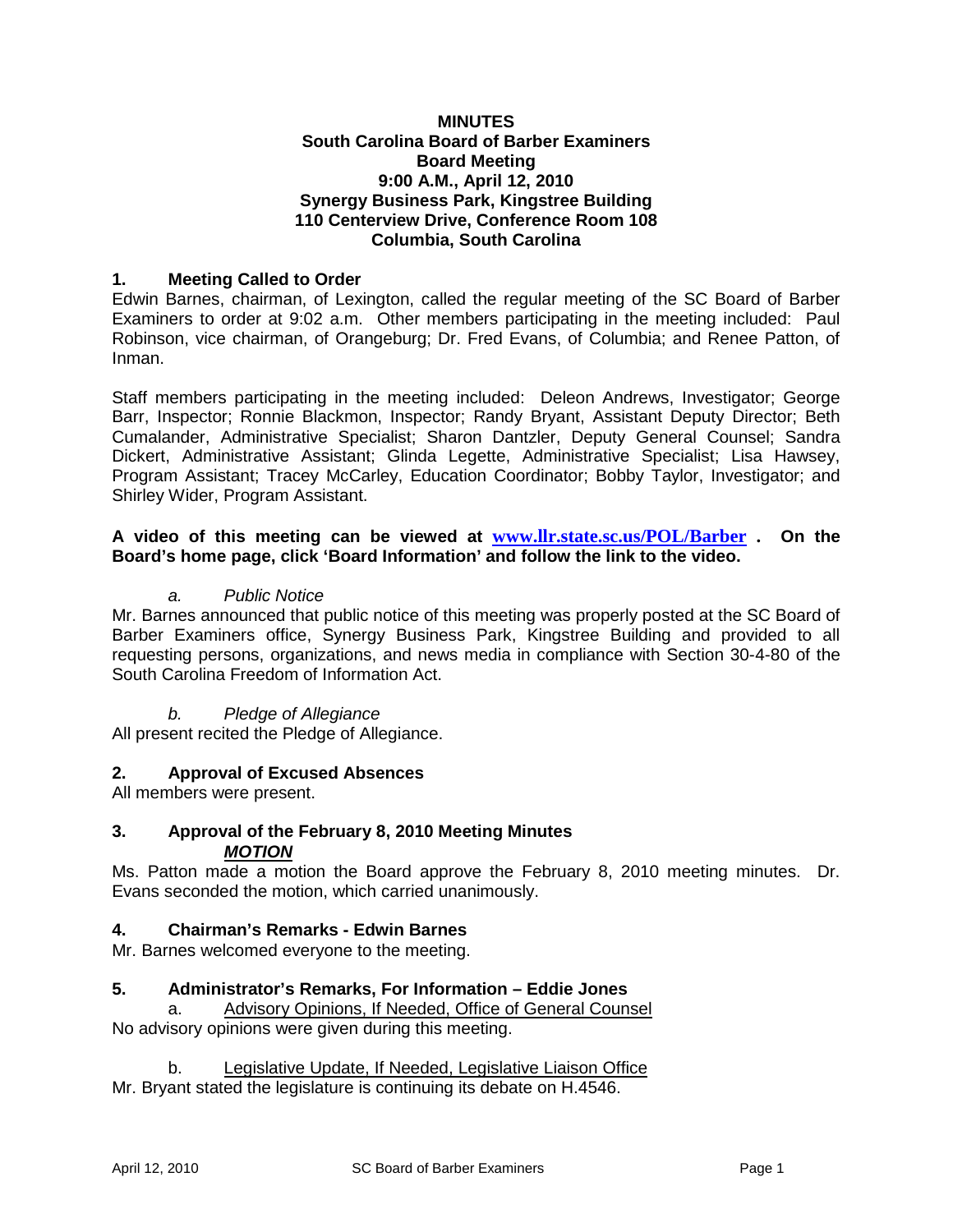## c. **OIE Report – Office of Investigations and Enforcement** No representative from OIE made a presentation to the Board.

# d. OGC – Office of General Counsel

Ms. Gigi Lewis, litigating attorney, briefed the Board regarding two cases which are in the Office of General Counsel.

e. OLC – Office of Licensure and Compliance

No representative from OLC was present to make a presentation.

f. Inspection Report

Mr. Blackmon briefed the Board regarding the inspections conducted since July 2009.

## **6. Unfinished Business**

Mr. Barnes stated he collects money from various organizations for the national convention and asked if it is appropriate for him to do so. Ms. Dantzler stated she would provide Mr. Barnes with copies of ethics documentation in order to provide safeguards regarding this matter.

Mr. Robinson stated he has spoken with two individuals who transferred from Profile Barber College to another barber school. He further stated the individuals would be completing the program within the next sixty days and the administrator needs to complete an official transcript. He noted he informed the administrator he would assist her in completing the transcripts. Ms. Dantzler stated Mr. Robinson could assist the administrator in that matter; however, if either individual appears before the Board he is to promptly recuse himself from participating in the consideration of the matter.

## **7. New Business**

## a. Approval of the February 8, 2010 DRC Report

Mr. Blackmon briefed the Board regarding the two cases listed on the February 8, 2010 DRC report.

# *MOTION*

Dr. Evans made a motion the Board approve the February 8, 2010 DRC report. Mr. Robinson seconded the motion, which carried unanimously.

## b. Professional Credential Service's Proposed New ID Requirements

Professional Credential Service is (PCS) seeking the Board's approval to require candidates use their legal name as it appears on government issued identification. PCS is also asking for the Board's approval to use two forms of identification. PCS notes that the two forms of identification would be an enhancement to mitigate any attempt to falsify identification.

Discussion on this matter ensued and included topics such as the use of government issued identification documents, the fallout from the Immigration Reform Act, and the use of credit cards and social security cards.

# *MOTION*

Ms. Patton made a motion the Board approve PCS's request. Mr. Robinson seconded the motion, which carried unanimously.

c. Approval of New Barber School – Douglas McGirt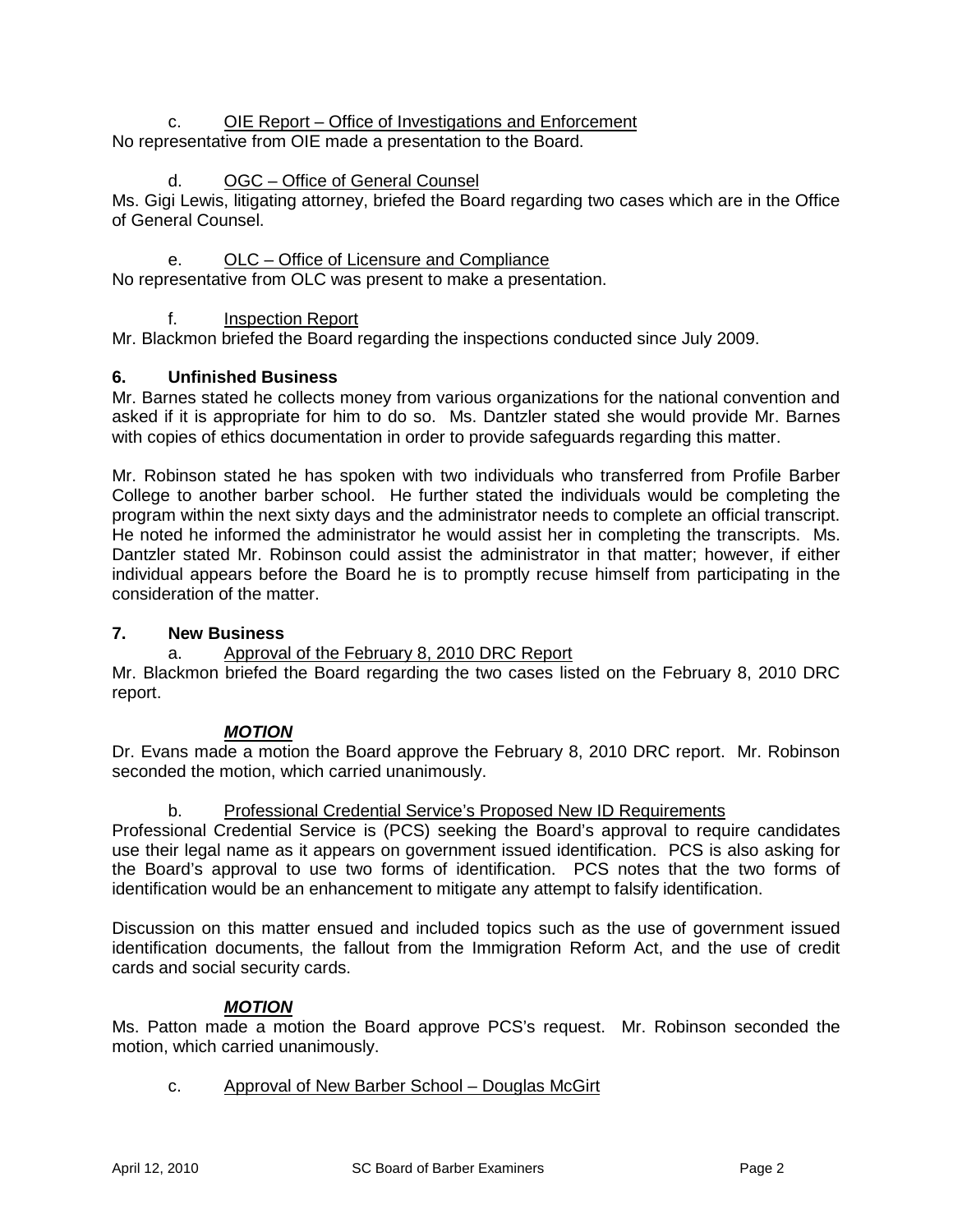On February 4, 2010 the Board received a new barber school application from Pee Dee Area Barber College. The application reflects Douglas McGirt as the owner and instructor. The school is located in Bennettsville. Staff notified Mr. McGirt by letter dated March 16, 2010 that the Board would review his application during this meeting and asked that he be present to answer questions from the members.

Douglas McGirt appeared before the Board. He had previously opened a school; however, he had to move the location due to issues with the landlord at the previous location. Mr. McGirt currently holds an instructor's license as well as a master haircare license. He noted he is also a cosmetologist. He went on to say his wife, Loretta McGirt, would assist in instructing when necessary.

Staff brought to the Board's attention that Mrs. McGirt's instructor's license lapsed on June 30, 2007.

Discussion ensued regarding the school's floor plan and the wall separating the classroom from the area where practical training would be held.

Mr. Robinson informed Mr. McGirt that he would inspect the school on Monday, April 19, 2010.l

# d. Approval of Apprentice Registered/Master Haircare Application

#### i. *Edward Barrett*

On January 26, 2010 the Board received a registered barber application from Edward Barrett. Mr. Barrett's application contained a criminal history report which included arrests for illegal drugs and probation violation. Since Mr. Barrett's application could not be approved at staff level, he was notified by letter dated March 8, 2010 that the Board would review his application during this meeting and asked that he be present to answer questions from the members.

Edward Barrett appeared before the Board. He is currently on probation until he pays the court cost is \$230.00. He has passed the theory and practical exams.

## *MOTION*

Mr. Robinson made a motion the Board grant Edward Barrett for licensure with two year probation during which time he provide the Board with a SLED report at his own expense each year during the probation. Dr. Evans seconded the motion, which carried unanimously.

## *ii. Emanuel E. Porterfield*

On January 13, 2010 the Board received a registered barber application from Emanuel Porterfield. Mr. Porterfield answered yes to the question asking, 'Have you ever been found guilty or entered a plea of nolo contendere for any crime in this or any other state?' Mr. Porterfield's criminal history report reflects arrests/convictions for possession of alcohol by a minor and criminal domestic violence. He included a letter from the Dentsville Magistrate to Solicitor Barney Giese stating that Mr. Porterfield had paid the court ordered fine. Since Mr. Porterfield's application could not be approved at staff level, he was notified by letter dated March 8, 2010 that the Board would review his application and asked that he be present to answer questions from the members.

Emanuel Porterfield appeared before the Board. Mr. Porterfield has passed the theory and practical exams. He was arrested in 1999 for criminal domestic violence.

## *MOTION*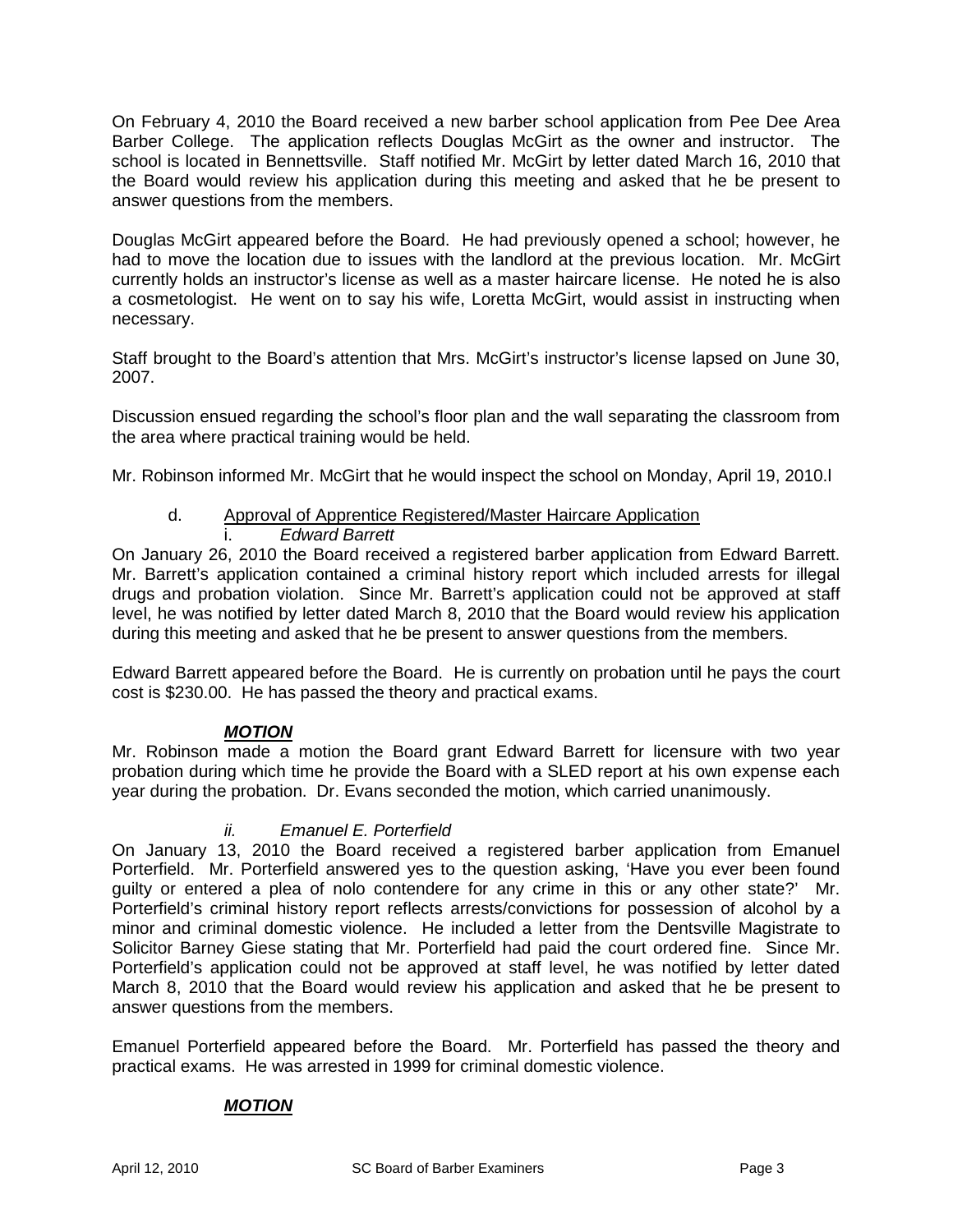Ms. Patton made a motion the Board reinstate Mr. Porterfield's registered barber's license. Mr. Robinson seconded the motion, which carried unanimously.

#### *iii. Tamika S. Morris*

On February 16, 2010 the Board received a registered barber apprentice application from Tamika S. Morris. Ms. Morris answered yes to the question asking, 'Have you ever been found guilty or entered a plea of nolo contendere for any crime in this or any other state?' Ms. Morris's criminal history report reflects arrests/convictions for illegal drugs. Since Ms. Morris's application could not be approved at staff level, she was notified by letter dated March 26, 2010 that the Board would review her application and asked that she be present to answer questions from the members.

Tamika Morris appeared before the Board. Ms. Morris has passed the theory and practical exams. She was arrested for attempting to do something illegal. She is on probation through September 2010.

#### *MOTION*

Mr. Robinson made a motion Tamika S. Morris be granted licensure with a one year probation during which time she provide the Board with a SLED report with a SLED report at her own expense. Dr. Evans seconded the motion, which carried unanimously.

## *iii. Milton J. Johnson, Jr.*

On March 2, 1010 the Board received a registered barber apprentice application from Milton Johnson, Jr. Mr. Johnson answered yes to the question asking, 'Have you ever been found guilty or entered a plea of nolo contendere for any crime in this or any other state?' Mr. Johnson's arrest record indicates arrests/convictions for disorderly conduct, driving under the influence, and possession of illegal drugs. Since Mr. Johnson's application could not be approved at staff level, he was notified by letter dated March 26, 2010 that the Board would review his application and asked that he be present to answer questions from the members.

Mr. Johnson appeared before the Board. He is not currently serving probation and has been sober for approximately ten years. He attended barber school following high school; however, he did not enter the profession until recently. He has at least two options of places of employment if approved for licensure.

#### *MOTION*

Ms. Patton made a motion the Board approve Milton J. Johnson, Jr. for an apprentice registered barber apprentice license. Mr. Robinson seconded the motion, which carried unanimously.

## *iv. Joseph Byrd, Jr.*

On February 16, 2009 the Board received a registered barber apprentice application from Joseph Byrd, Jr. Mr. Byrd answered yes to the question asking, 'Have you ever been found guilty or entered a plea of nolo contendere for any crime in this or any other state?' Mr. Byrd's arrest record indicates arrests/convictions for hindering an officer making an arrest, assault and battery, and malicious damage. Since Mr. Byrd's application could not be approved at staff level, he was notified by letter dated March 26, 2010 that the Board would review his application and asked that he be present to answer questions from the members.

Mr. Byrd appeared before the Board. Mr. Byrd was incarcerated in the federal system in November 1999 for drug conspiracy and was released on December 16, 2008. He is currently serving three years of probation. He rehabilitated himself while in prison. He ran the barber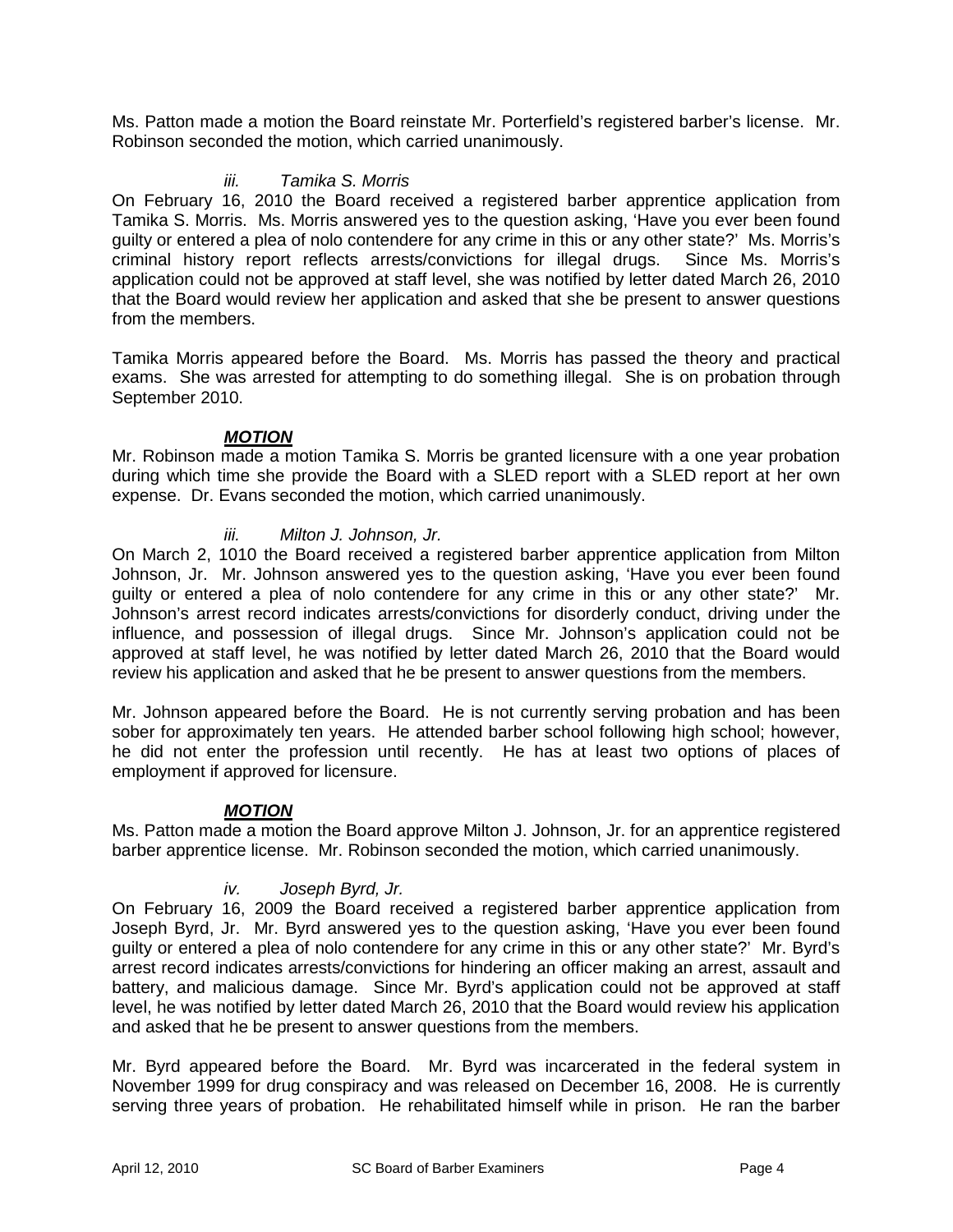shop during the time he was incarcerated. None of the violations occurred in or near a barber shop.

## *MOTION*

Mr. Robinson made a motion Joseph Byrd, Jr. receive his license, that the license be placed on probation for three years during which time he is to provide the Board with a SLED report annually at his own expense. Ms. Patton seconded the motion, which carried unanimously.

#### vi. *Michael C. Hagan*

On February 22, 2010 the Board received a registered barber apprentice application from Michael Hagan. Mr. Hagan answered yes to the question asking, 'Have you ever been found guilty or entered a plea of nolo contendere for any crime in this or any other state?' Mr. Hagan's arrest record indicates arrests/convictions for driving under the influence and a fraudulent check. Since Mr. Hagan's application could not be approved at staff level, he was notified by letter dated March 29, 2010 that the Board would review his application and asked that he be present to answer questions from the members.

Michael Hagan appeared before the Board. Mr. Hagan was arrested for simple possession of marijuana in 1994 and a DUI in 2001. He is currently working at a shop in Aiken under his temporary license, which expires in five days.

## *MOTION*

Ms. Patton made a motion the Board approve Mr. Hagan for licensure. Mr. Robinson seconded the motion, which carried unanimously.

#### vii. *Edward J. Middleton*

On February 16, 2010 the Board received a master haircare apprentice application from Edward Middleton. Mr. Middleton answered yes to the question asking, 'Have you ever been found guilty or entered a plea of nolo contendere for any crime in this or any other state?' Mr. Middleton's arrest record indicates arrests/convictions for criminal domestic violence and illegal drug charges. Since Mr. Middleton's application could not be approved at staff level, he was notified by letter dated March 31, 2010 that the Board would review his application and asked that he be present to answer questions from the members.

Edward Middleton appeared before the Board. Mr. Middleton began cutting hair in 2005 which is also the year he was incarcerated and is currently on parole until June 2010. He began attending barber school following his release from prison.

## *MOTION*

Mr. Robinson made a motion Edward J. Middleton receive his license, which is to be placed under probation for next three years during which time he submit a SLED report to the Board, at his own expense annually. Ms. Patton seconded the motion, which carried unanimously.

## e. Approval of Third Student Permit

#### i. *Miguel A. Williams*

On March 1, 2010 the Board received a letter from Miguel Williams seeking approval of a third student permit. Mr. Williams had been attending barber school; however, he had to quit due to personal reasons. Staff notified Mr. Williams by letter dated March 8, 2010 that the Board would consider his request during this meeting and asked that he be present to answer questions from the members.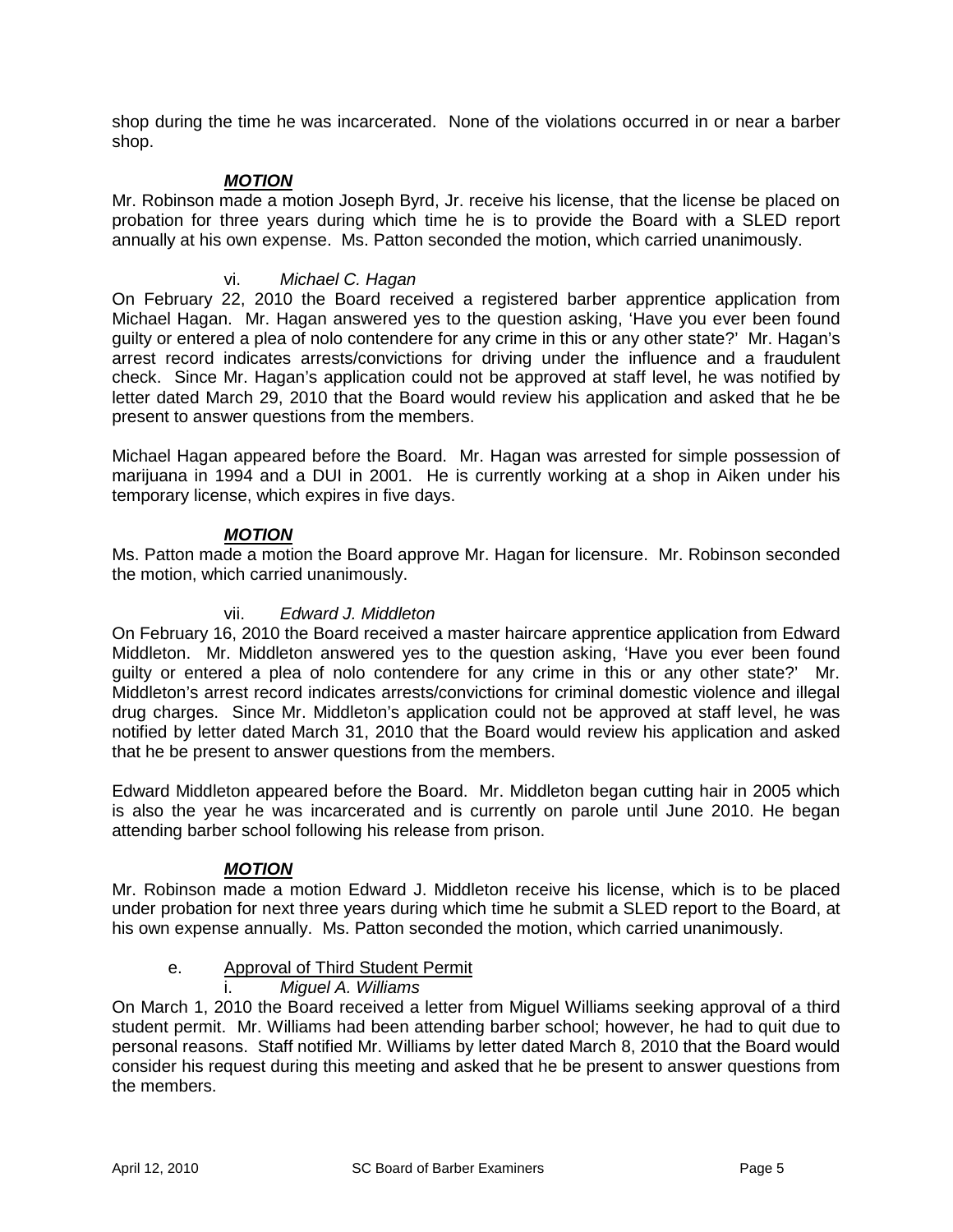Miguel Williams appeared before the Board. He is unaware of how many hours of training he has completed. He is attending a barber college in Rock Hill.

## *MOTION*

Dr. Evans made a motion Mr. Williams be granted a third student permit. Ms. Patton seconded the motion, which carried unanimously.

#### *ii. Jonathan B. Grant*

On March 8, 2010 the Board received a request from Jonathan Grant seeking approval of a third student permit. Staff notified Mr. Grant by letter dated March 9, 2010 that the Board would consider his request during this meeting and asked that he be present to answer questions from the members.

Jonathan Grant appeared before the Board. He is in the OJT program and is now working at Touch from Above. He believes he has completed 1,100 hours of training. While working at Craig's Golden Shears he had been writing his hours down in a scheduling book every day and his instructor submitted the quarterly hours.

#### *MOTION*

Ms. Patton made a motion the Board grant a third student permit to Mr. Grant. Mr. Robinson seconded the motion, which carried unanimously.

#### *iii. Myron Henderson*

On March 26, 2010 the Board received a letter from Myron Henderson. Mr. Henderson is a potential instructor for Sagittarius McDowell, who is seeking a third student permit. Ms. McDowell had to withdraw from two previous OJT programs due to unforeseen circumstances. Staff notified Mr. Henderson by letter dated March 26, 2010 that the Board would consider Ms. McDowell's request during this meeting and asked she attend to answer questions from the members.

Myron Henderson appeared with Sagittarius McDowell, who is requesting a third student permit. Ms. McDowell worked at B'Unique for six months. She contacted B'Unique; however, the owner did not want to give her the number of hours she had earned. She believes she has approximately 600 hours. She had been attending B'Unique on a full time basis for approximately six months.

The Board asked Ms. McDowell to submit a request in writing via certified mail to B'Unique for a copy of her hours of training. Mr. Barnes stated the Board can grant her the hours she has earned and noted if the school does not send her the information she is to notify the Board.

#### *MOTION*

Mr. Robinson made a motion Sagittarius McDowell be granted a third student permit. Ms. Patton seconded the motion, which carried unanimously.

#### iv. *Rodney C. Brown*

In a letter dated March 29, 2010 Rodney Brown is seeking the Board's approval for a third student permit. Staff notified Mr. Brown that his request would be considered by the Board during this meeting and asked that he be present to answer questions from the members.

Rodney C. Brown appeared before the Board. Mr. Brown has over 700 hours of training and attends school on a full time basis. He is to receive a transcript of his hours today.